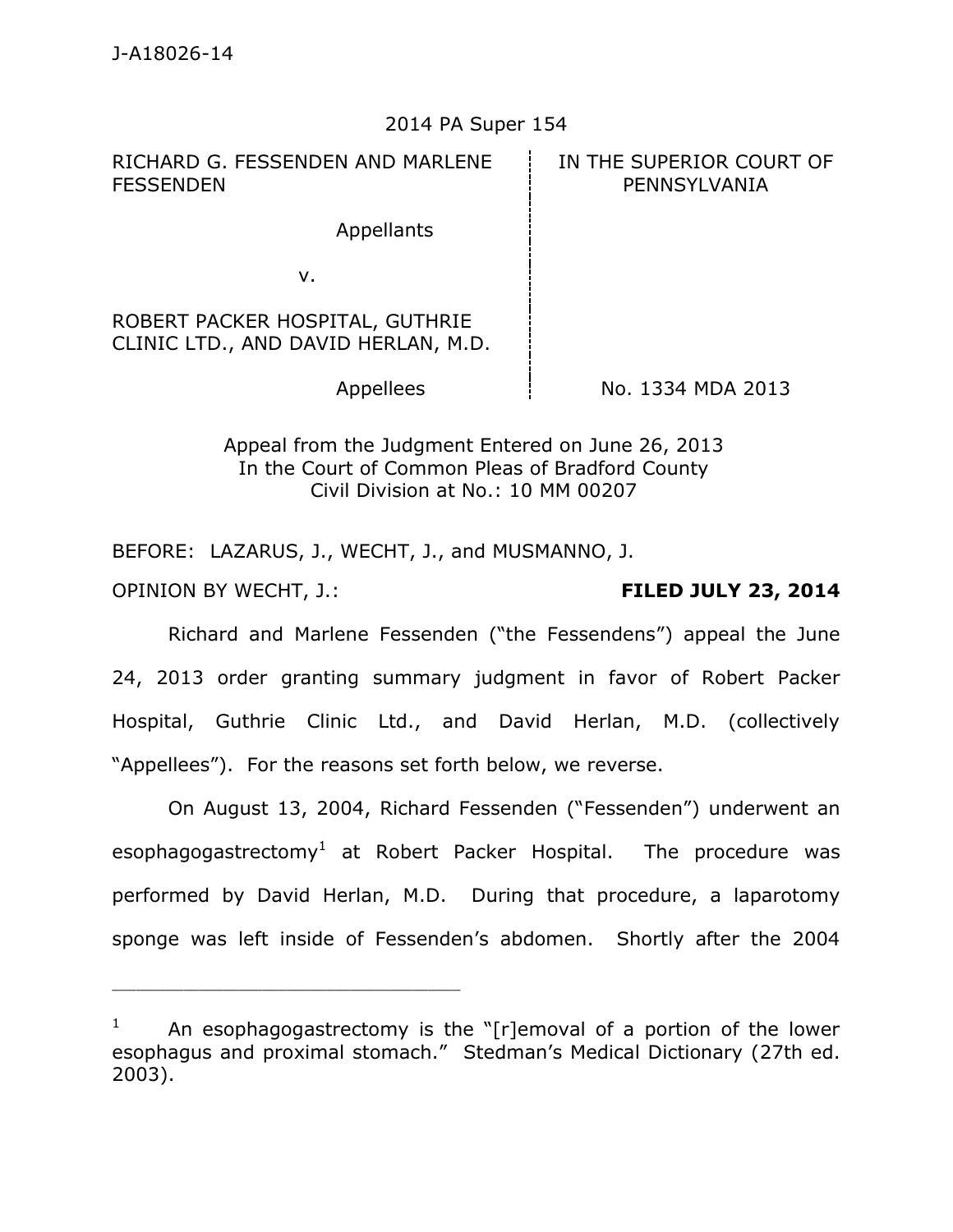esophagogastrectomy, Fessenden began experiencing intermittent lower abdominal pain. On July 28, 2008, Fessenden went to the emergency room with severe abdominal pain. At that time, a CAT scan revealed the presence of the laparotomy sponge in the upper right quadrant of Fessenden's abdomen.

On August 20, 2008, Dr. Burt Cagir performed an exploratory laparotomy, wherein the sponge was removed, and an adjacent abdominal abscess was drained. The procedure also necessitated the removal of Fessenden's gallbladder and a portion of his small bowel. $2$  Dr. Cagir's operative report for this procedure indicated the following: "Entered into the abscess cavity which, upon exploration, was found to contain a retained laparotomy sponge." Deposition of Burt Cagir, M.D., 4/25/2013, at 36. On August 28, 2008, Fessenden required a second procedure for further drainage of the abscess. Fessenden remained hospitalized until September 8, 2008.

On March 31, 2010, the Fessendens filed the instant medical malpractice action. In their complaint, the Fessendens alleged that Appellees negligently provided medical care to Fessenden by failing to

<sup>2</sup> Fessenden's gallbladder was excised because it was within the abscess cavity, and thus became free floating "due to [] mobilization." Deposition of James Cooros, M.D., 4/25/2013, at 25-26. Similarly, a portion of Fessenden's small bowel was removed because there appeared to be a hole in the bowel, created as a result of the laparotomy. *Id.* at 25.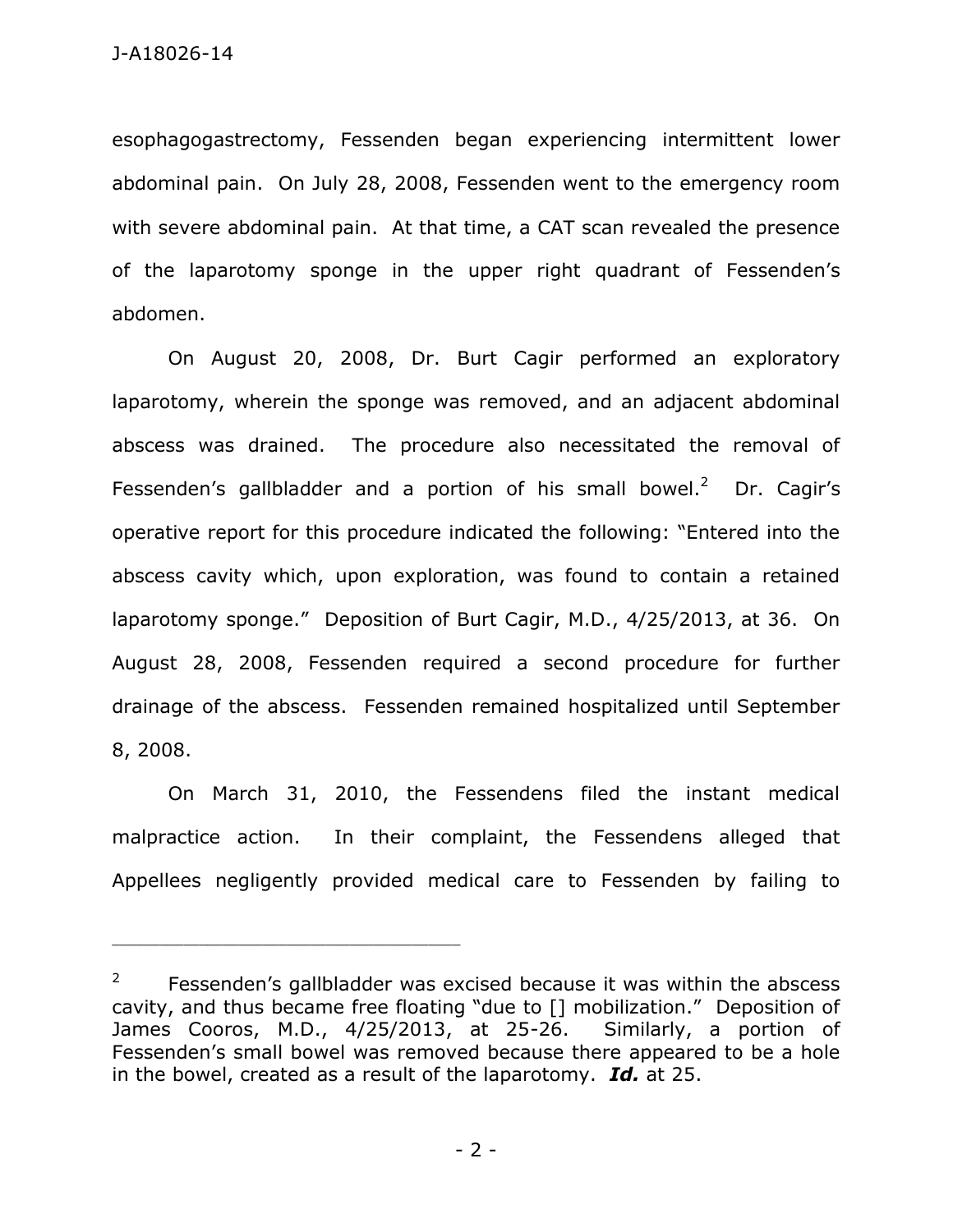explore, inspect, and otherwise confirm that all foreign objects were removed from Fessenden's body before his surgical incision was closed. The Fessendens also brought a count against Appellees for loss of consortium. In their certificate of merit filed pursuant to Pa.R.C.P.  $1042.3(a)(3)$ , the Fessendens averred that expert testimony of an appropriately licensed medical professional was unnecessary for the prosecution of their claim. Instead, the Fessendens intended to rely upon the doctrine of *res ipsa*  loquitur, <sup>4</sup> which allows the fact-finder to infer from the circumstances surrounding the injury that the harm suffered was caused by the negligence of the defendant.

(2) the claim that the defendant deviated from an acceptable professional standard is based solely on allegations that other licensed professionals for whom this defendant is responsible deviated from an acceptable professional standard, or

(3) expert testimony of an appropriate licensed professional is unnecessary for prosecution of the claim.

Pa.R.C.P. 1042.3(a).

\_\_\_\_\_\_\_\_\_\_\_\_\_\_\_\_\_\_\_\_\_\_\_\_\_\_\_\_\_\_\_\_\_\_\_\_\_\_\_\_\_\_\_\_

4 The phrase *res ipsa loquitur*, translated literally from Latin, means "the thing speaks for itself." Black's Law Dictionary (9th ed. 2009).

<sup>3</sup> Pa.R.C.P. 1042.3(a) requires plaintiffs in medical malpractice cases to file a certificate of merit, stating that either:

<sup>(1)</sup> an appropriate licensed professional has supplied a written statement that there exists a reasonable probability that the care, skill or knowledge exercised or exhibited in the treatment, practice or work that is the subject of the complaint, fell outside acceptable professional standards and that such conduct was a cause in bringing about the harm, or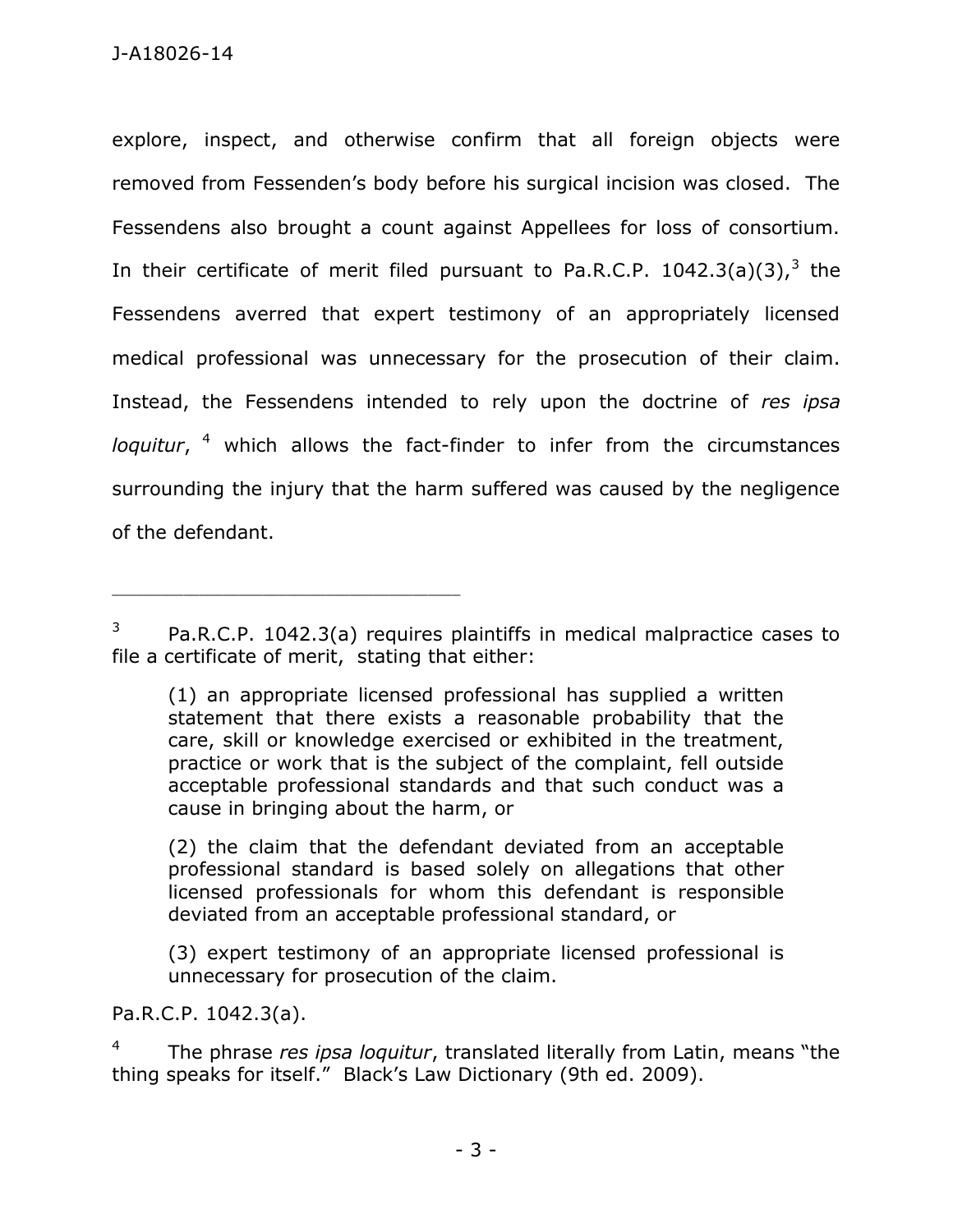On December 28, 2012, Appellees filed a motion for summary judgment. Therein, Appellees argued that the doctrine of *res ipsa loquitur* was not applicable to the Fessendens' claims. Appellees additionally argued that the Fessendens failed to present expert testimony that otherwise would establish causation. On June 26, 2013, the trial court issued a memorandum opinion and order granting Appellees' motion for summary judgment. Therein, the trial court held that the Fessendens failed to "provide[] any evidence that the damages complained of were a result of the retained sponge." Trial Court Opinion ("T.C.O."), 6/26/2013, at 3 (unnumbered). On July 17, 2013, the Fessendens filed a timely notice of appeal. On July 23, 2013, the trial court ordered the Fessendens to file a concise statement of errors complained of on appeal pursuant to Pa.R.A.P. 1925(b). The Fessendens timely complied. On November 18, 2013, the trial court issued an order pursuant to Pa.R.A.P. 1925(a), incorporating the reasoning that the court provided in its June 26, 2013 opinion.

The Fessendens present one issue for our consideration:

Did the [trial court] err in finding that there was no genuine issue of material fact for a jury to consider as it relates to the necessary causation element of negligence in determining that the *res ipsa loquitur* doctrine was inappropriate to apply the nexus to defeat the summary judgment application?

Brief for Fessendens at 2.

Our standard of review of a trial court's order granting summary judgment is well-settled: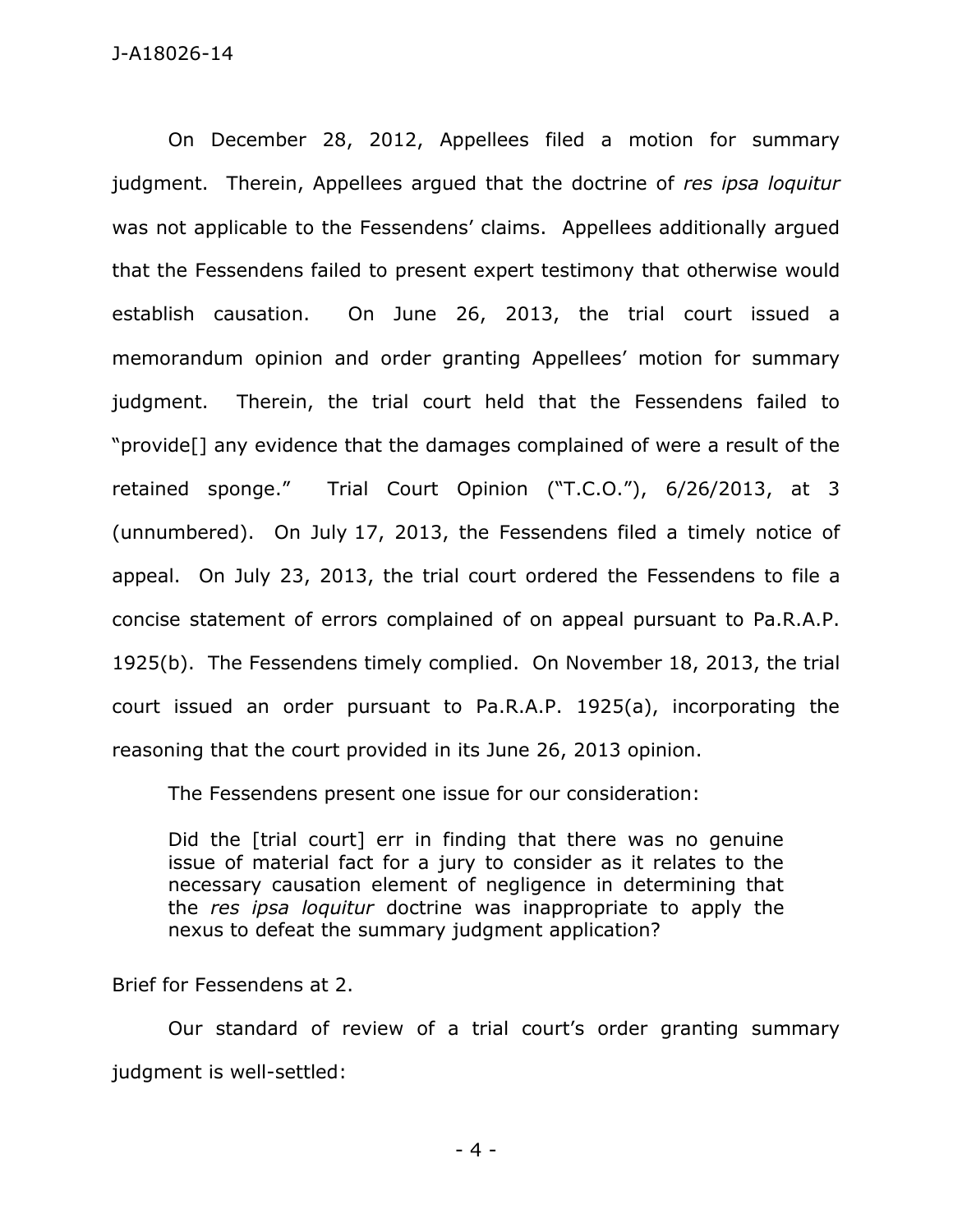A reviewing court may disturb the order of the trial court only where it is established that the court committed an error of law or abused its discretion. As with all questions of law, our review is plenary.

In evaluating the trial court's decision to enter summary judgment, we focus on the legal standard articulated in the summary judgment rule. Pa.R.C.P. 1035.2. The rule states that where there is no genuine issue of material fact and the moving party is entitled to relief as a matter of law, summary judgment may be entered. Where the non-moving party bears the burden of proof on an issue, he may not merely rely on his pleadings or answers in order to survive summary judgment. "Failure of a non-moving party to adduce sufficient evidence on an issue essential to his case and on which it bears the burden of proof . . . establishes the entitlement of the moving party to judgment as a matter of law." *Young v. PennDOT*, 744 A.2d 1276, 1277 (Pa. 2000). Lastly, we will view the record in the light most favorable to the non-moving party, and all doubts as to the existence of a genuine issue of material fact must be resolved against the moving party.

# *Murphy v. Duquesne Univ. of the Holy Ghost*, 777 A.2d 418, 429

(Pa. 2001) (some citations omitted; citation modified; ellipsis in original).

[T]he issue as to whether there are no genuine issues as to any material fact presents a question of law, and therefore, on that question our standard of review is *de novo.* This means we need not defer to the determinations made by the lower tribunals. To the extent that this Court must resolve a question of law, we shall review the grant of summary judgment in the context of the entire record.

# **Summers v. Certainteed Corp.**, 997 A.2d 1152, 1159 (Pa. 2010)

(citations omitted).

The following standard applies to the Fessendens' medical malpractice

cause of action:

Medical malpractice consists of a negligent or unskillful performance by a physician of the duties which are devolved and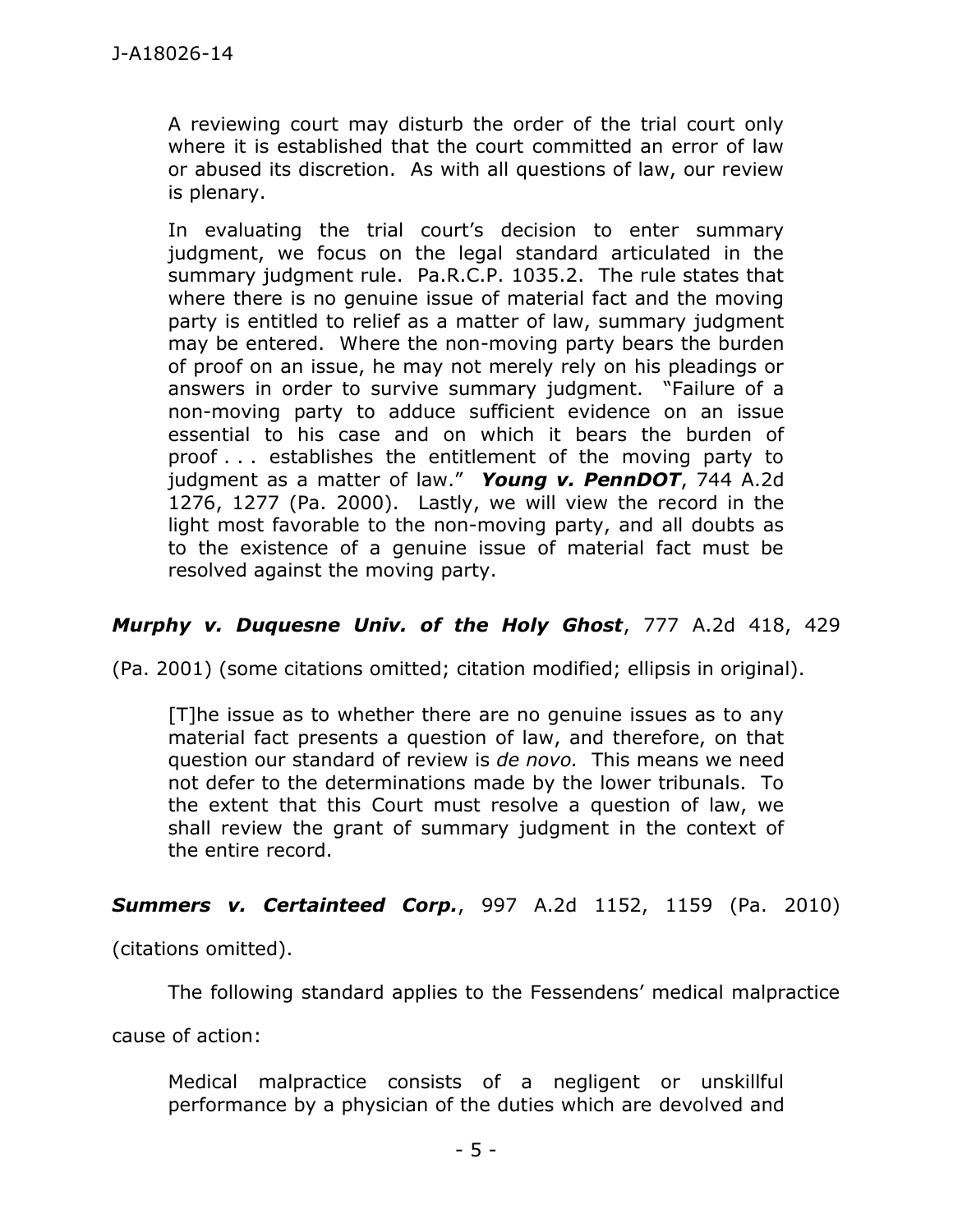incumbent upon him on account of his relations with his patients, or of a want of proper care and skill in the performance of a professional act. Because medical malpractice is a form of negligence, to state a *prima facie* cause of action, a plaintiff must demonstrate the elements of negligence: a duty owed by the physician to the patient, a breach of that duty by the physician, that the breach was the proximate cause of the harm suffered, and the damages suffered were a direct result of harm. With all but the most self-evident medical malpractice actions there is also the added requirement that the plaintiff must provide a medical expert who will testify as to the elements of duty, breach, and causation.

# *Quinby v. Plumsteadville Family Practice Inc.*, 907 A.2d 1061, 1070–71

(Pa. 2006) (citations omitted).

 A narrow exception to the requirement that medical malpractice claims be supported by expert testimony applies in instances of obvious negligence, *i.e*., circumstances in which the medical and factual issues presented are such that a lay juror could recognize negligence just as well as any expert. Jones v. Harrisburg Polyclinic Hosp., 437 A.2d 1134, 1137 (Pa. 1981). In such instances, the doctrine of *res ipsa loquitur* allows a fact-finder to infer from the circumstances surrounding the injury that the harm suffered was caused by the negligence of the defendant. The doctrine applies under the following circumstances:

- (a) the event is of a kind which ordinarily does not occur in the absence of negligence;
- (b) other responsible causes, including the conduct of the plaintiff and third persons, are sufficiently eliminated by the evidence; and
- (c) the indicated negligence is within the scope of the defendant's duty to the plaintiff.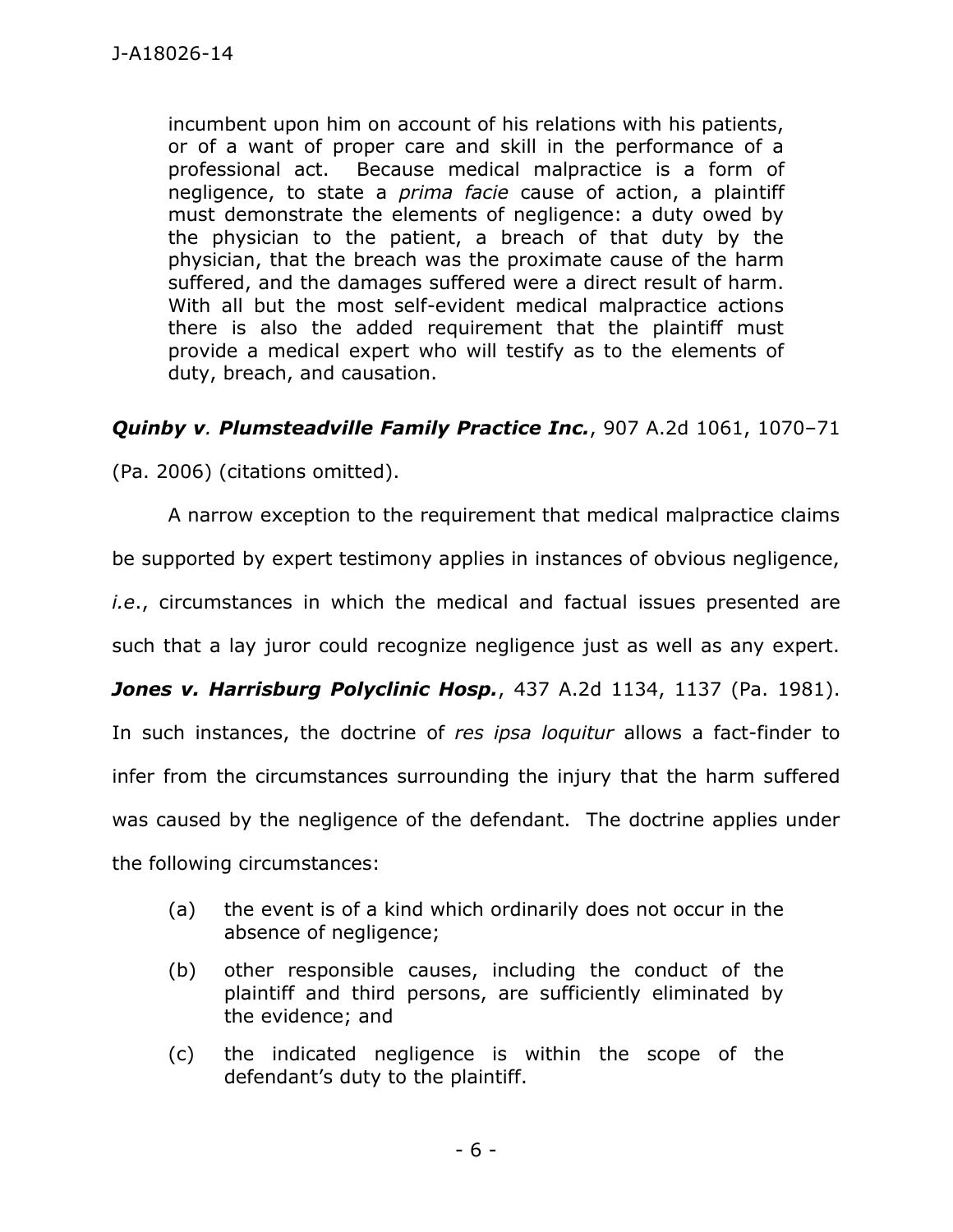Restatement (Second) of Torts § 328D(1) (1965) (hereinafter "Restatement"); *Gilbert v. Korvette, Inc.*, 327 A.2d 94, 100 (Pa. 1974) (adopting the Restatement's formulation of *res ipsa loquitur*).

*Res ipsa loquitur* is merely a shorthand expression for a rule of evidence that allows a jury to infer negligence and causation where the injury at issue is one that does not ordinarily occur in the absence of negligence. *Bearfield v. Hauch*, 595 A.2d 1320, 1322 (Pa. Super. 1991). Although *res ipsa loquitur* was intended to be a "far more realistic, logical, and orderly approach to circumstantial proof of negligence," *Gilbert*, 327 A.2d at 100, it has caused significant confusion.<sup>5</sup> Where "reasonable persons may reach different conclusion[s] regarding the negligence of the defendant," and where the plaintiff proves all three of section 328D's elements, the question of whether an inference of negligence should be drawn is for the jury. *Leone v. Thomas*, 630 A.2d 900, 901 (Pa. Super. 1993) (citing Restatement § 328D(3)).

<sup>5</sup> *See* William L. Prosser, Handbook of the Law of Torts § 39, at 213 (4th ed. 1971) ("*Res ipsa loquitur* . . . has been the source of so much trouble to the courts that the use of the phrase itself has become a definite obstacle to any clear thought, and it might better be discarded entirely.") (footnote omitted)); *Potomac Edison Co. v. Johnson*, 152 A. 633, 636 (Md. 1930) (Bond, C.J., dissenting) ("It adds nothing to the law, has no meaning which is not more clearly expressed for us in English, and brings confusion to our legal discussions.").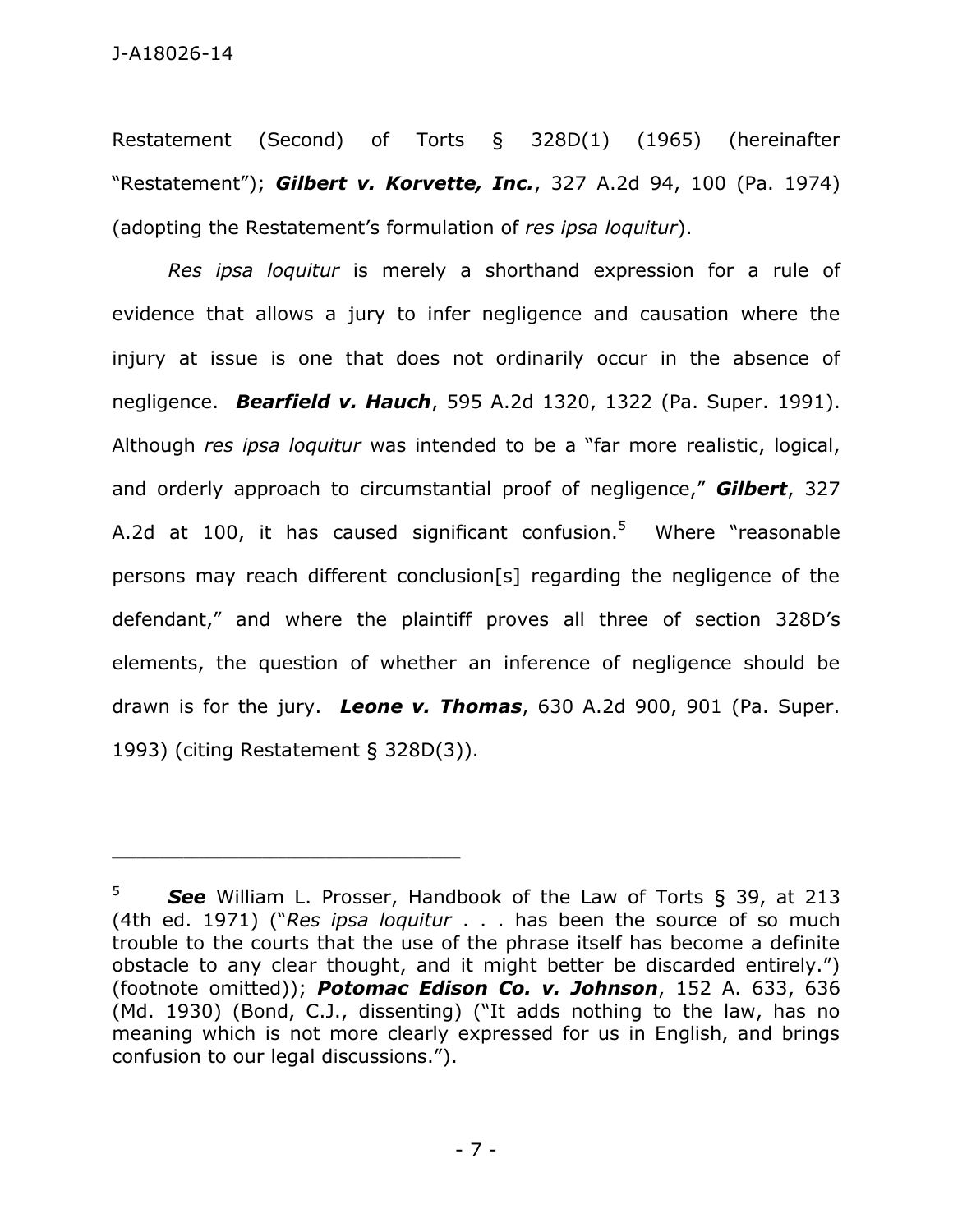### J-A18026-14

In *Jones*, the Pennsylvania Supreme Court held that *res ipsa loquitur*  may be invoked in medical malpractice cases. 437 A.2d at 1138. The Court ruled that expert testimony is not a *per se* requirement for establishing medical negligence. Instead, expert medical testimony becomes necessary only when there is "no fund of common knowledge" from which nonprofessionals reasonably could infer negligence in a given case. *Id.*

Our Supreme Court subsequently applied *res ipsa loquitur* to a case involving a quadriplegic patient who was left unaccompanied on a medical examination table, without safety rails or other restraints, after a surgical procedure. *Quinby v. Plumsteadville Family Practice, Inc.*, 907 A.2d 1061, 1065 (Pa. 2006). In *Quinby*, the plaintiff fell from the examination table and suffered severe injuries, which purportedly resulted in his death. The Court held, in relevant part, that Quinby had met all three requirements of section 328D, and thus was entitled to a jury instruction on *res ipsa loquitur*. *Id.* at 1073 ("Quinby has established that the fall is not the type of event that occurs in the absence of negligence, and that there is no explanation other than Defendants' negligence for the fall. Accordingly, § 328D's three elements were met . . . .").

 Instantly, the trial court concluded that the evidence did not support the application of *res ipsa loquitur*, because the Fessendens failed to present "any evidence that the damages complained of were a result of the retained sponge." T.C.O. at 3. The Fessendens argue that they sufficiently demonstrated each of the three elements required by section 328D so as to

- 8 -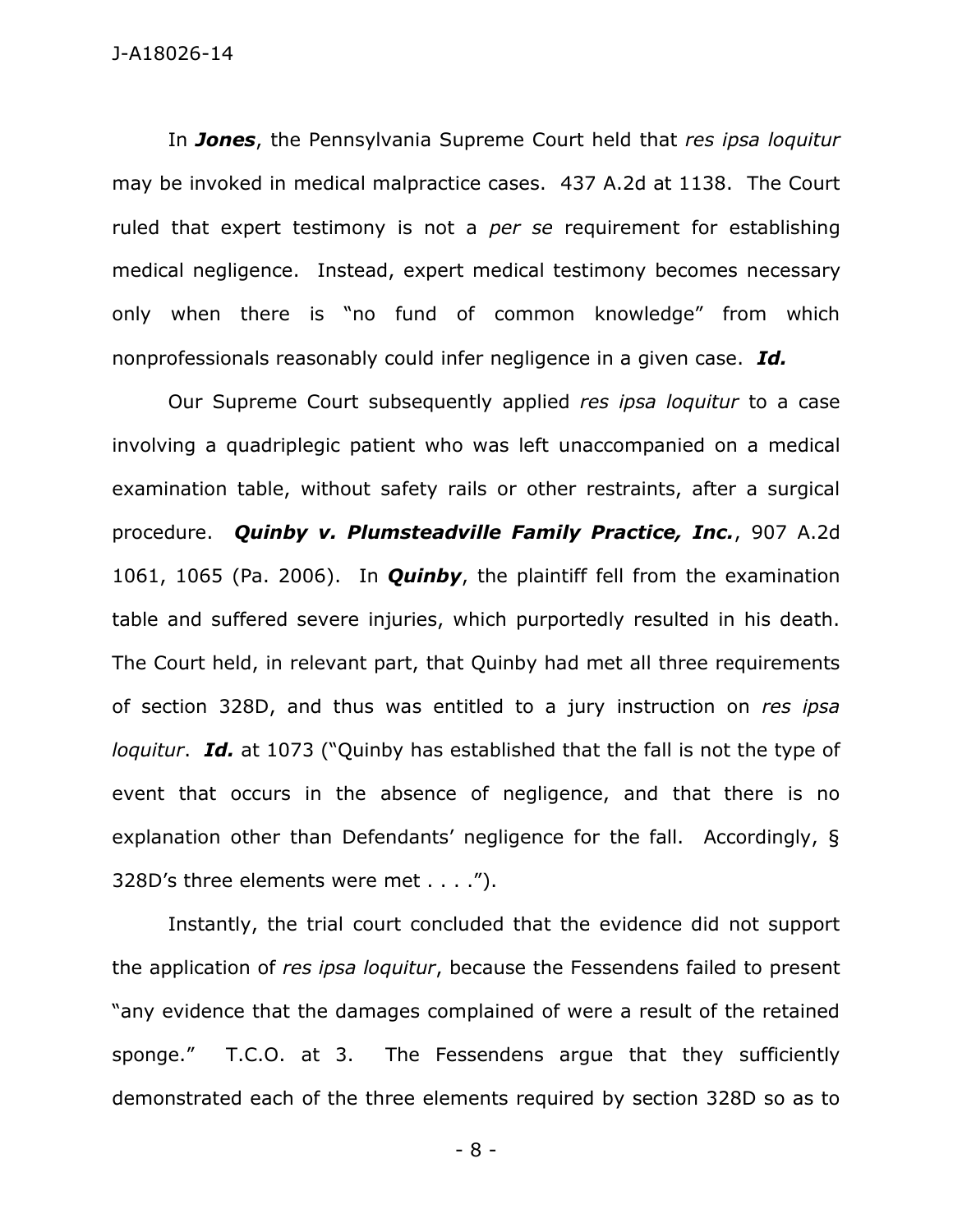preclude summary judgment. The Fessendens maintain that, on the particular facts presented, they were entitled to attempt to convince a trial jury to draw an inference of negligence. We agree with the Fessendens.

Appellees do not dispute that a surgical sponge was left inside of Fessenden's abdomen during the August 13, 2004 esophagogastrectomy. T.C.O. at 3. Nor do they dispute that the allegedly negligent act of failing to remove the sponge before closing the surgical incision was within the scope of their duty to Fessenden. Rather, they argue that the Fessendens are not entitled to an inference of negligence pursuant to *res ipsa loquitur* because the Fessendens failed to "rule out other responsible causes" of Fessenden's injuries.<sup>6</sup> Brief for Appellees at 21. Accordingly, we confine our analysis to the second prong of section 328D.<sup>7</sup>

<sup>6</sup> Appellees also argue that summary judgment was proper because the Fessendens did not establish proximate causation, and consequently failed to set forth a *prima facie* case of medical malpractice without relying upon *res ipsa loquitur*. Brief for Appellees at 16. Because we find that the Fessendens appropriately relied upon the doctrine of *res ipsa loquitur*, we need not address this contention.

<sup>7</sup> We note, however, that the evidence is sufficient to conclude that, in the absence of negligence, laparotomy sponges are not left behind after abdominal surgery. This conclusion may be drawn as "a matter of general knowledge, which the court recognizes on much the same basis as when it takes judicial notice of facts which everyone knows." Restatement (Second) of Torts § 328D, cmt. d (1965). Because the facts here bespeak negligence, no expert testimony is necessary to inform the jury that such circumstances do not usually occur absent negligence. *Id.*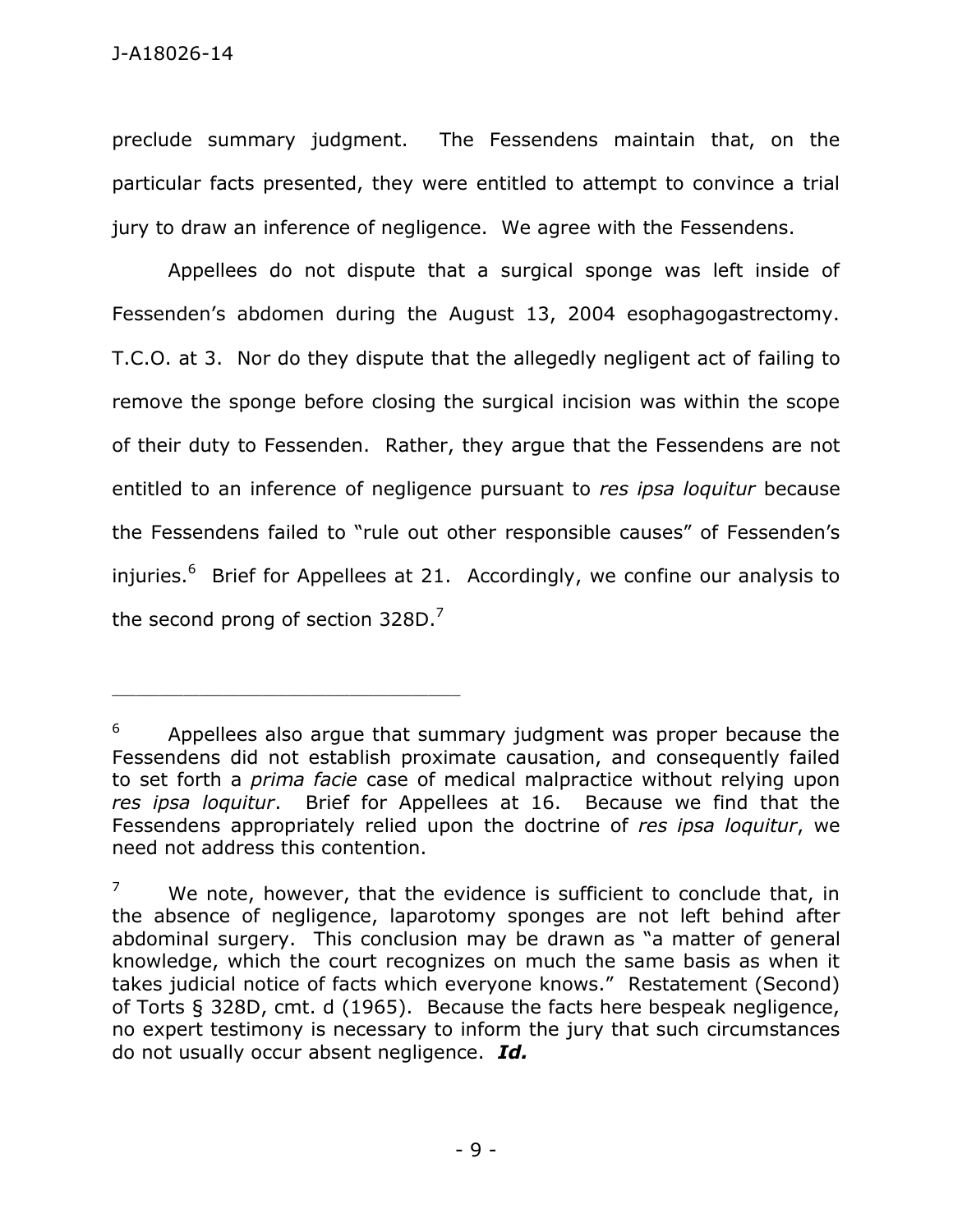Appellees' argument is based upon the fact that the removal of the laparotomy sponge, along with the removal of Fessenden's gallbladder and a portion of his small bowel, occurred approximately four years after the 2004 esophagogastrectomy. Appellees also contend that Fessenden suffered from "numerous other health issues."<sup>8</sup> Id. at 17. We see no reason why these factors must necessarily preclude the Fessendens from relying upon *res ipsa loquitur* to establish a *prima facie* case of negligence.

First, Appellees evidently misunderstand the burden imposed upon the Fessendens by section 328D(1)(b). *See* Restatement (Second) of Torts § 328D(1)(b) (1965) (requiring that "other responsible causes, including the conduct of the plaintiff and third persons, are sufficiently eliminated by the evidence"). The critical inquiry as to this element is "whether a particular defendant is the responsible cause of the injury." *Quinby*, 907 A.2d at 1072-73; *see Jones*, 437 A.2d at 1139. Although Appellees refer to this element as "causation" throughout their brief, section 328D does not require that a plaintiff present direct evidence that the defendant's conduct was the proximate cause of the plaintiff's injury. Instead, *res ipsa loquitur* allows a

<sup>8</sup> Specifically, Appellees allege that Fessenden has a history of myocardial infarction, coronary artery disease, and esophageal cancer. Brief for Appellees at 17. They also contend that Fessenden suffers from acutely managed urinary retention, diabetes mellitus, and benign prostatic hypertrophy. *Id.* Fessenden, on the other hand, disputes that he has one or more of these conditions. *See* Deposition of Richard Fessenden, 6/14/2011, at 32-35.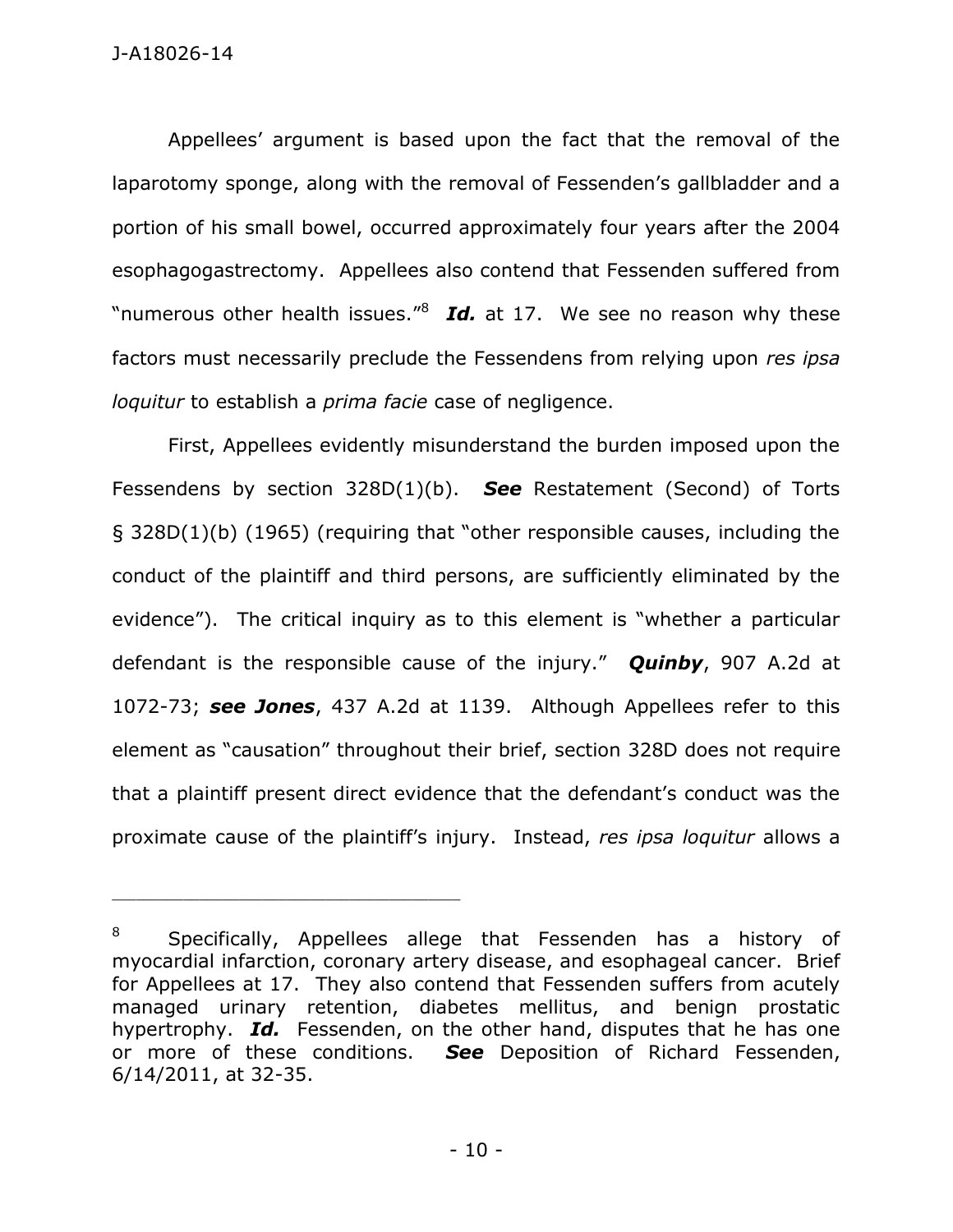plaintiff to eliminate other responsible causes of the event. The Restatement

explains as follows:

It is never enough for the plaintiff to prove that he was injured by the negligence of some person unidentified. It is still necessary to make the negligence point to the defendant. On this too the plaintiff has the burden of proof by a preponderance of the evidence; and in any case where there is no doubt that it is at least equally probable that the negligence was that of a third person, the court must direct the jury that the plaintiff has not proved his case. Again, however, the plaintiff is not required to exclude all other possible conclusions beyond a reasonable doubt, and it is enough that he makes out a case from which the jury may reasonably conclude that the negligence was, more probably than not, that of the defendant.

Restatement (Second) of Torts § 328D, cmt. f (1965).

Here, there is no reasonable probability that the retained laparotomy sponge was the result of a negligent third party. Indeed, it is undisputed that there is no explanation for a laparotomy sponge to be present within Fessenden's abdomen other than the Appellees' negligence. The evidence, when viewed in the light most favorable to Fessenden, demonstrates that Fessenden did not have any other surgeries between the time of the 2004 esophagogastrectomy and the subsequent removal of the sponge in 2008. Deposition of Richard Fessenden, 6/14/2011, at 29. Fessenden also stated that he began having intermittent lower abdominal pain shortly after the 2004 operation. *Id.* at 36. In 2008, Fessenden went to the emergency room with severe abdominal pain. At that time, a CAT scan revealed a retained surgical sponge in the upper right quadrant of Fessenden's abdomen. *Id.* at 37. Most importantly, Appellees acknowledge that a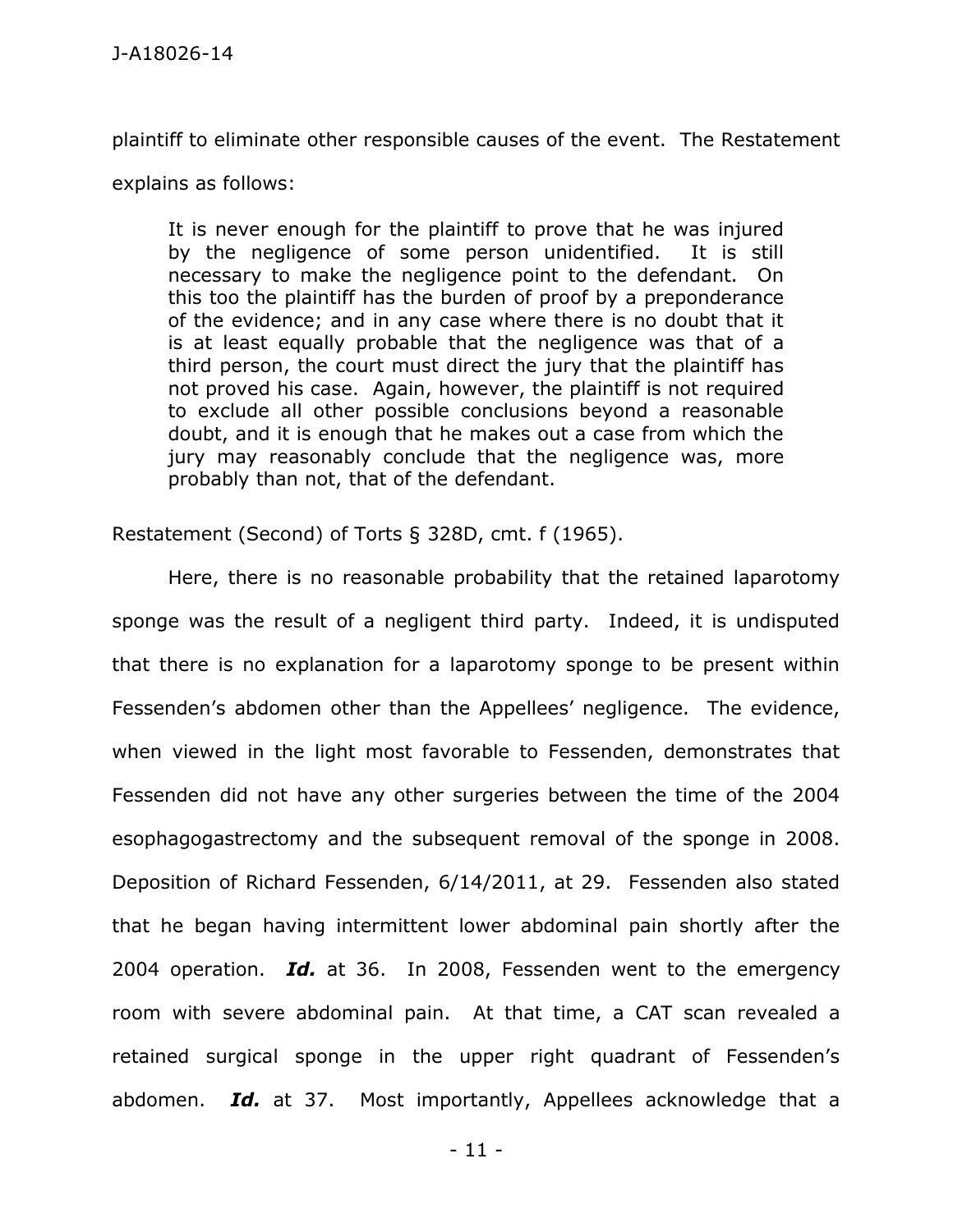surgical sponge was left inside of Fessenden's abdomen following the August 13, 2004 surgery. Brief for Appellees at 16. Accordingly, Appellees' argument that Fessenden failed to eliminate other responsible causes of the retained sponge is meritless.

The Fessendens have established that laparotomy sponges are not usually left in a patient's abdomen after surgery absent negligence, and that there is no explanation for the retained sponge other than Appellees' negligence. Consequently, the Fessendens met the three elements required by section 328D, and were entitled to an inference of negligence and causation pursuant to the doctrine of *res ipsa loquitur*. The trial court erred in granting summary judgment because it is the function of the jury to determine whether such an inference should be drawn. Restatement (Second) of Torts s 328D(3) (1965); *Murphy*, 777 A.2d at 429.

 Finally, Appellees argue that the case *sub judice* "is certainly not the type of matter that the courts envisioned to be submitted to a jury . . . without expert testimony." Brief for Appellees at 17. We disagree. Although factually analogous cases appear to be uncommon in Pennsylvania, our courts long have cited the proverbial "sponge left behind" case as a prototypical application of *res ipsa loquitur*. *See Jones*, 437 A.2d at 1138 n.11 ("[T]here are other kinds of medical malpractice, as where a sponge is left in the plaintiff's abdomen after an operation, where no expert is needed to tell the jury that such events do not usually occur in the absence of negligence."); *Robinson v. Wirts*, 127 A.2d 706, 710 (Pa. 1956) (stating

- 12 -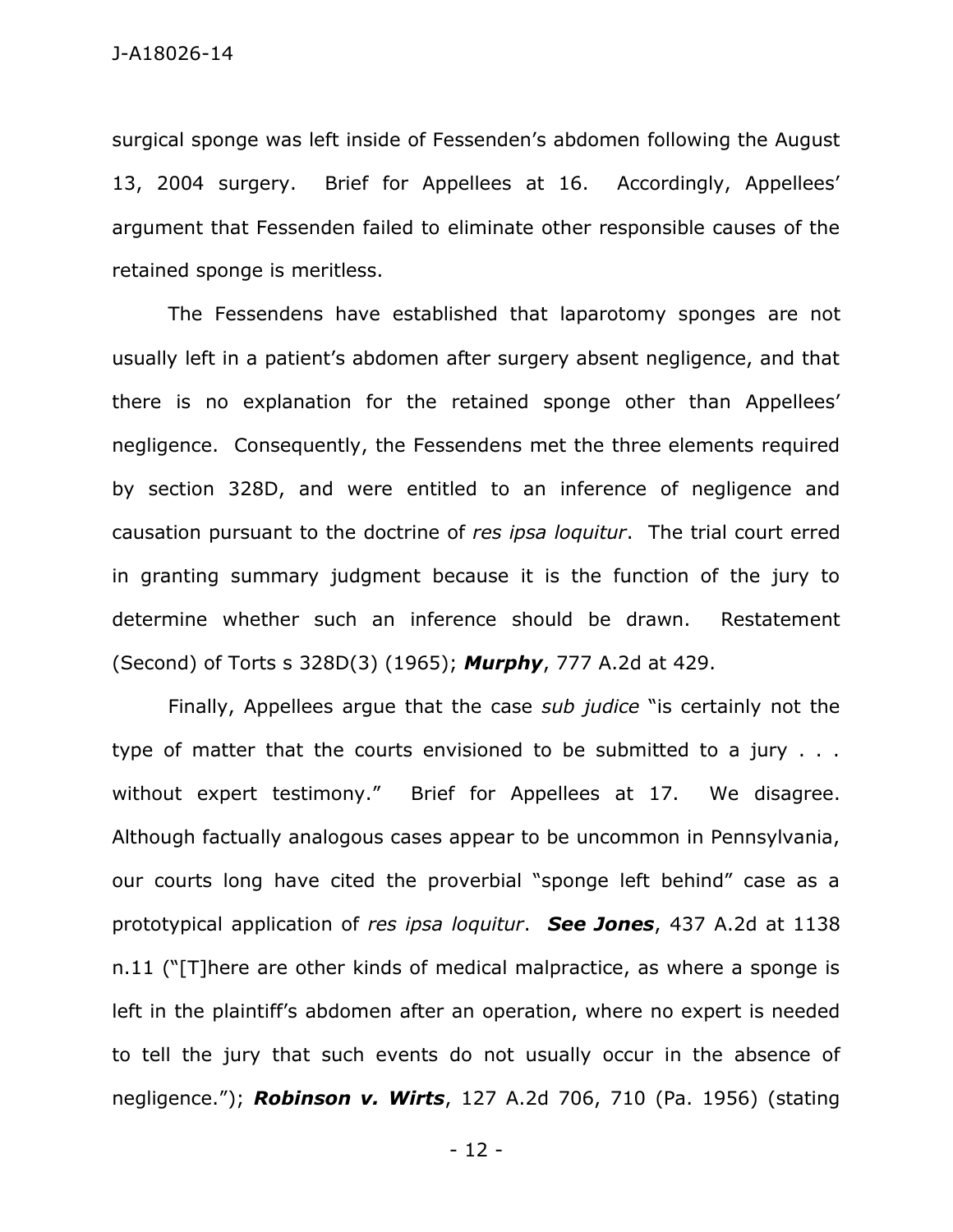\_\_\_\_\_\_\_\_\_\_\_\_\_\_\_\_\_\_\_\_\_\_\_\_\_\_\_\_\_\_\_\_\_\_\_\_\_\_\_\_\_\_\_\_

that no expert testimony is necessary in "cases where . . . a gauze pad is left in the body of a patient following an operation"). Moreover, the *Jones* Court's extension of the doctrine of *res ipsa loquitur* to medical malpractice cases was grounded, at least in part, upon the desire to allow juries to infer negligence in situations "where a patient submits himself or herself to the care and custody of doctors and nurses, is rendered unconscious, and receives some injury from instrumentalities used or procedures employed in his or her treatment." *Jones*, 437 A.2d at 1139. Contrary to Appellees' assertion, we find that the instant matter is well within the intended scope of the doctrine. Indeed, to a substantial degree, it epitomizes that doctrine.<sup>9</sup>

<sup>9</sup> Our review of cases from other jurisdictions similarly supports this conclusion. Indeed, a widespread consensus exists recognizing a narrow category of medical malpractice cases that do not require expert testimony to enable the jury to conclude that an accident would not happen absent negligence. In *Coleman v. Rice*, the Supreme Court of Mississippi reversed the trial court's grant of summary judgment in favor of two surgeons who left a laparotomy sponge inside of a patient after a hysterectomy. 706 So. 2d 696 (Miss. 1997). Applying the doctrine of *res ipsa loquitur*, the court held that "[a] layman can understand, **without expert testimony**, that the unauthorized or unexplained leaving of an object inside a patient during surgery is negligence." *Coleman*, 706 So. 2d at 698 (emphasis added); *see also Fieux v. Cardiovascular & Thoracic Clinic, P.C.*, 978 P.2d 429 (Or. App. 1999) (reversing a lower court's grant of a directed verdict where a plaintiff relied upon *res ipsa loquitur*, without expert testimony, after a surgical clamp was left behind following open heart surgery because "[i]t is within a jury's competence to conclude that a second surgery, complete with the physical impact necessary to complete the surgery and all the risks associated with it, constitutes an injury"); *Kambat v. St. Francis Hosp.*, 678 N.E.2d 456, 459 (N.Y. 1997) (holding that "[w]hen an operation leaves a sponge or implement in the patient's interior, . . . the thing speaks for itself without the aid of any expert's advice" (citation omitted; emphasis removed)).